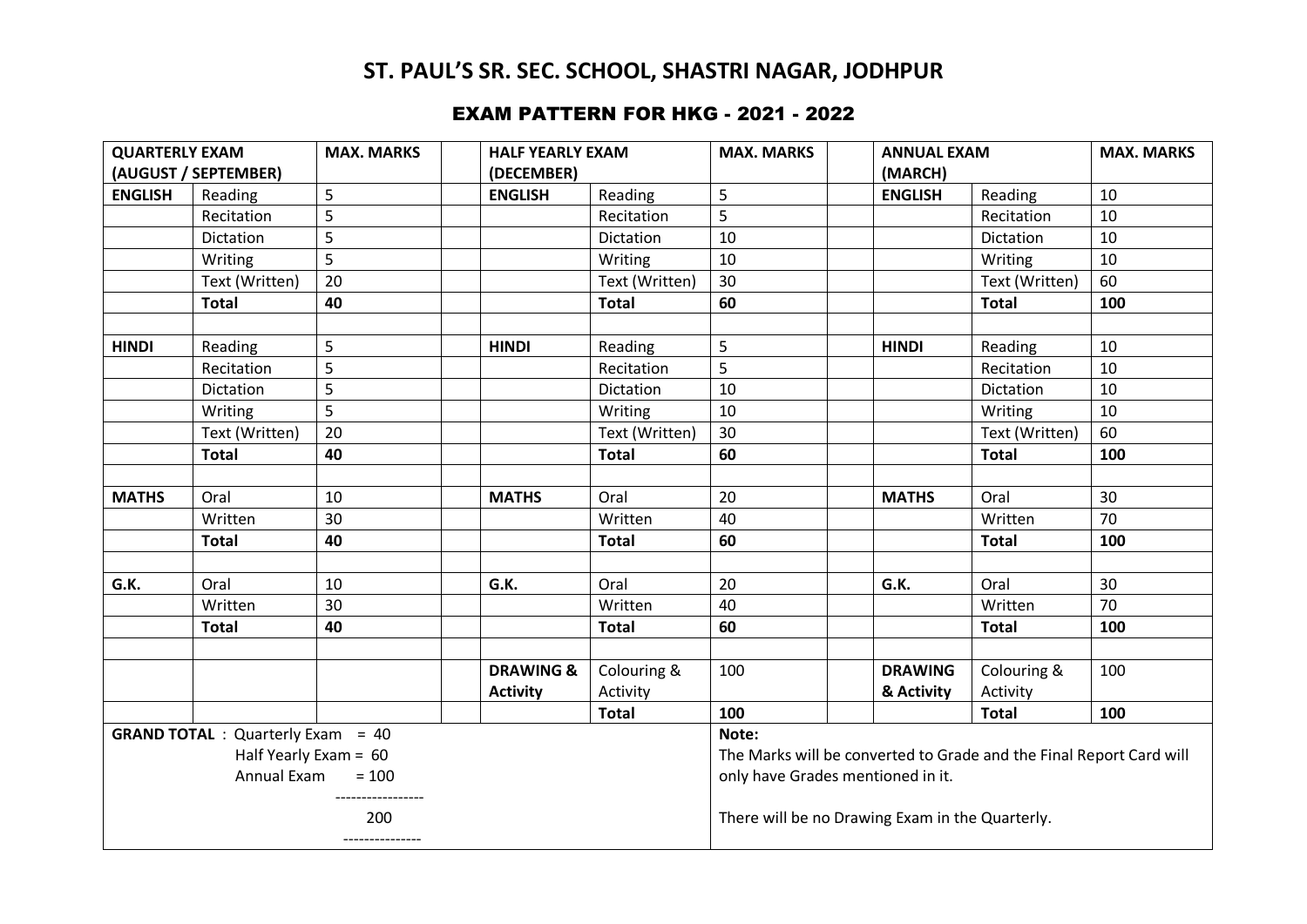## **ST. PAUL'S SR. SEC. SCHOOL, SHASTRI NAGAR, JODHPUR**

### EXAM PATTERN FOR LKG - 2021 - 2022

| <b>QUARTERLY EXAM</b>                    |                | <b>MAX. MARKS</b> |                | <b>HALF YEARLY EXAM</b> |                                                                     | <b>ANNUAL EXAM</b>           |                         | <b>MAX. MARKS</b> |
|------------------------------------------|----------------|-------------------|----------------|-------------------------|---------------------------------------------------------------------|------------------------------|-------------------------|-------------------|
| (AUGUST / SEPTEMBER)                     |                |                   | (DECEMBER)     |                         |                                                                     | (MARCH)                      |                         |                   |
| <b>ENGLISH</b>                           | Reading        | 5                 | <b>ENGLISH</b> | Reading                 | 5                                                                   | <b>ENGLISH</b>               | Reading                 | 10                |
|                                          | Recitation     | 5                 |                | Recitation              | 5                                                                   |                              | Recitation              | 10                |
|                                          | Dictation      | 5                 |                | Dictation               | 10                                                                  |                              | Dictation               | 10                |
|                                          | Text (Written) | 25                |                | Text (Written)          | 40                                                                  |                              | Text (Written)          | 70                |
|                                          | <b>Total</b>   | 40                |                | <b>Total</b>            | 60                                                                  |                              | <b>Total</b>            | 100               |
|                                          |                |                   |                |                         |                                                                     |                              |                         |                   |
| <b>HINDI</b>                             | Reading        | 5                 | <b>HINDI</b>   | Reading                 | 5                                                                   | <b>HINDI</b>                 | Reading                 | 10                |
|                                          | Recitation     | 5                 |                | Recitation              | 5                                                                   |                              | Recitation              | 10                |
|                                          | Dictation      | 5                 |                | Dictation               | 10                                                                  |                              | Dictation               | 10                |
|                                          | Text (Written) | 25                |                | Text (Written)          | 40                                                                  |                              | Text (Written)          | 70                |
|                                          | <b>Total</b>   | 40                |                | <b>Total</b>            | 60                                                                  |                              | <b>Total</b>            | 100               |
|                                          |                |                   |                |                         |                                                                     |                              |                         |                   |
| <b>MATHS</b>                             | Written        | 40                |                | Written                 | 60                                                                  |                              | Written                 | 100               |
|                                          | <b>Total</b>   | 40                |                | <b>Total</b>            | 60                                                                  |                              | <b>Total</b>            | 100               |
|                                          |                |                   |                |                         |                                                                     |                              |                         |                   |
| G.K.                                     | Oral           | 40                | G.K.           | Oral                    | 60                                                                  | G.K.                         | Oral                    | 100               |
|                                          | <b>Total</b>   | 40                |                | <b>Total</b>            | 60                                                                  |                              | <b>Total</b>            | 100               |
|                                          |                |                   | <b>DRAWING</b> | Colouring               | 100                                                                 | <b>DRAWING</b><br>& Activity | Colouring &<br>Activity | 100               |
|                                          |                |                   |                | <b>Total</b>            | 100                                                                 |                              | <b>Total</b>            | 100               |
| <b>GRAND TOTAL</b> : Quarterly Exam = 40 |                |                   |                |                         | Note:                                                               |                              |                         |                   |
| Half Yearly Exam = 60                    |                |                   |                |                         | The Marks will be converted to Grade and the Final Report Card will |                              |                         |                   |
| Annual Exam<br>$= 100$                   |                |                   |                |                         | only have Grades mentioned in it.                                   |                              |                         |                   |
| 200<br>.                                 |                |                   |                |                         | There will be no Drawing Exam in the Quarterly.                     |                              |                         |                   |